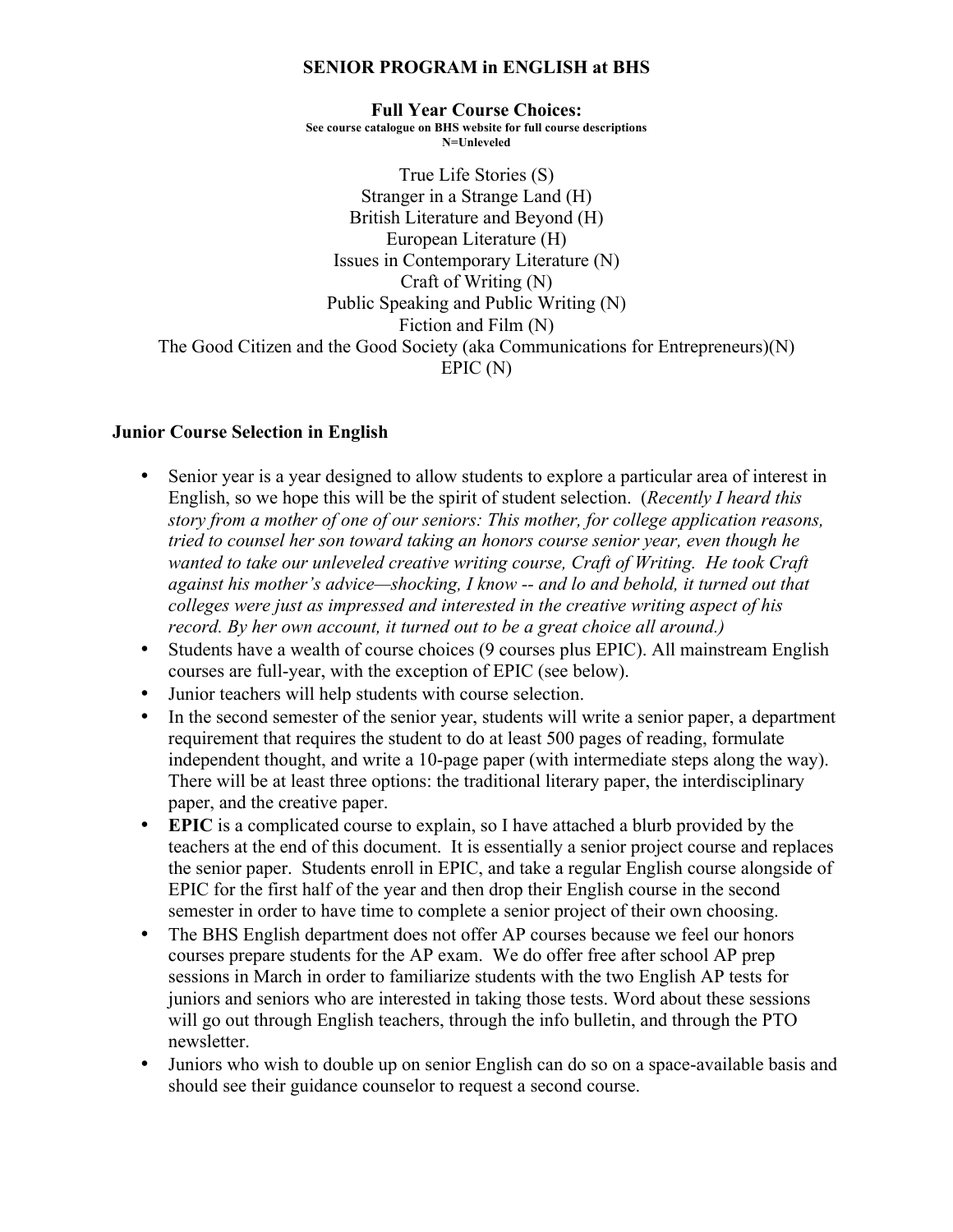## **Experiential, Project-based, Innovative Capstone (EPIC)**

## Description of the class:

In this full year course, student will have the opportunity to independently pursue a topic that they are passionate about in a supported environment. Through reading and research, engagement with experts in the field, experimentation, revision and collaboration, they will develop a project of their own design and immerse themselves in the process of creation. Students spend time in the first semester envisioning and carrying out smaller projects to learn about themselves as learners, to take an idea from concept to reality multiple times, and to learn how to manage their time. They write reflections on what they are doing and learning, and meet in affinity groups to help each other develop their ideas, refine their visions and brainstorm how to overcome obstacles. By the end of the first semester they are ready to develop their capstone project and carry it through until the end of the year. Here's what some of our students have done: Built a remote control airplane, volunteered in a nursing home, researched race and identity at the High School, became a modern Transcendentalist, created advertisements for local businesses, designed and built skis, and developed a youth rugby team.

EPIC is a 1.5 credit interdisciplinary class (elective and English credit) that serves as an alternative to the second semester of Senior English.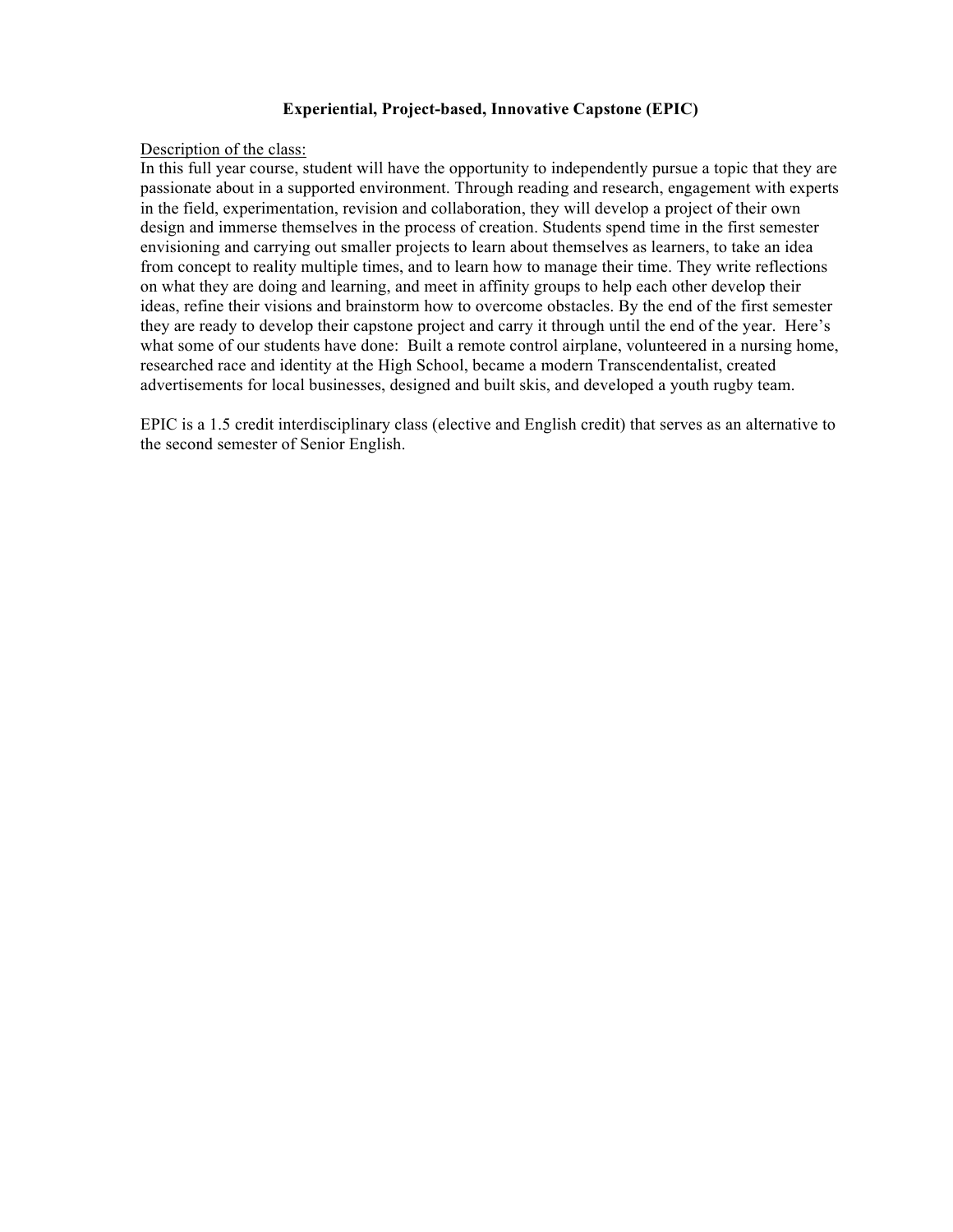

In order to graduate from Brookline High School students must take three years of mathematics. That said, most students complete four years of math. In fact, in order to attend a state university in Massachusetts students must complete four years of high school mathematics (including a math course in their senior year.) The following is a list of math courses open to Seniors:

## **MA4010 College Algebra Topics** *(for students who successfully complete Algebra Topics & Technology)*

Through an analysis of functions students completing this course will be prepared for the study of college algebra or pre-calculus in college. Topics include families of functions (polynomial, radical, rational, exponential, and logarithmic), curve fitting, sequences and series, probability and general problem solving.

### **MA4030 Foundations in Calculus** *(for students who successfully complete Trigonometry & Analysis or Precalculus Honors)*

This course will provide students the opportunity to strengthen their foundational math skills and practices while presenting a conceptual understanding of the Calculus. Students will experience an extensive development of the concepts of derivatives and integrals, limits, continuity, numerical approximations, and the Fundamental Theorem of Calculus. This course will prepare students to take an Introductory Calculus course at the college level.

**MA4120 Statistics** *(also for students who successfully complete Trigonometry & Analysis or for students who complete Precalculus Honors)*

An introductory study of how numerical data may be analyzed as an aid in decision-making. Topics include data analysis of one and two variables, normal distribution, t-distribution, sampling methods and experimental design, and statistical inference including significance tests and confidence intervals using quantitative and categorical data.

### **MA4040 AP Calculus AB** *(for students who successfully complete Precalculus Honors)*

All topics in the AB Syllabus of the College Entrance Examination Board are thoroughly covered, including an extensive development of the concepts of derivatives and integrals, limits, continuity, vector functions, numerical approximations, and the Fundamental Theorem of Calculus. Students are expected to take the AP exam in the spring.

**MA4041 AP Calculus BC** *(for students who successfully complete Precalculus Advanced – or Precalculus Honors with a recommendation from their current teacher)*

All topics in the BC Syllabus of the College Entrance Examination Board are thoroughly covered. These include an extensive development of the concepts of derivatives and integrals, limits, continuity, vector functions, improper integrals, convergence tests for sequences and series, and Taylor series. Students are expected to take the AP exam in the spring.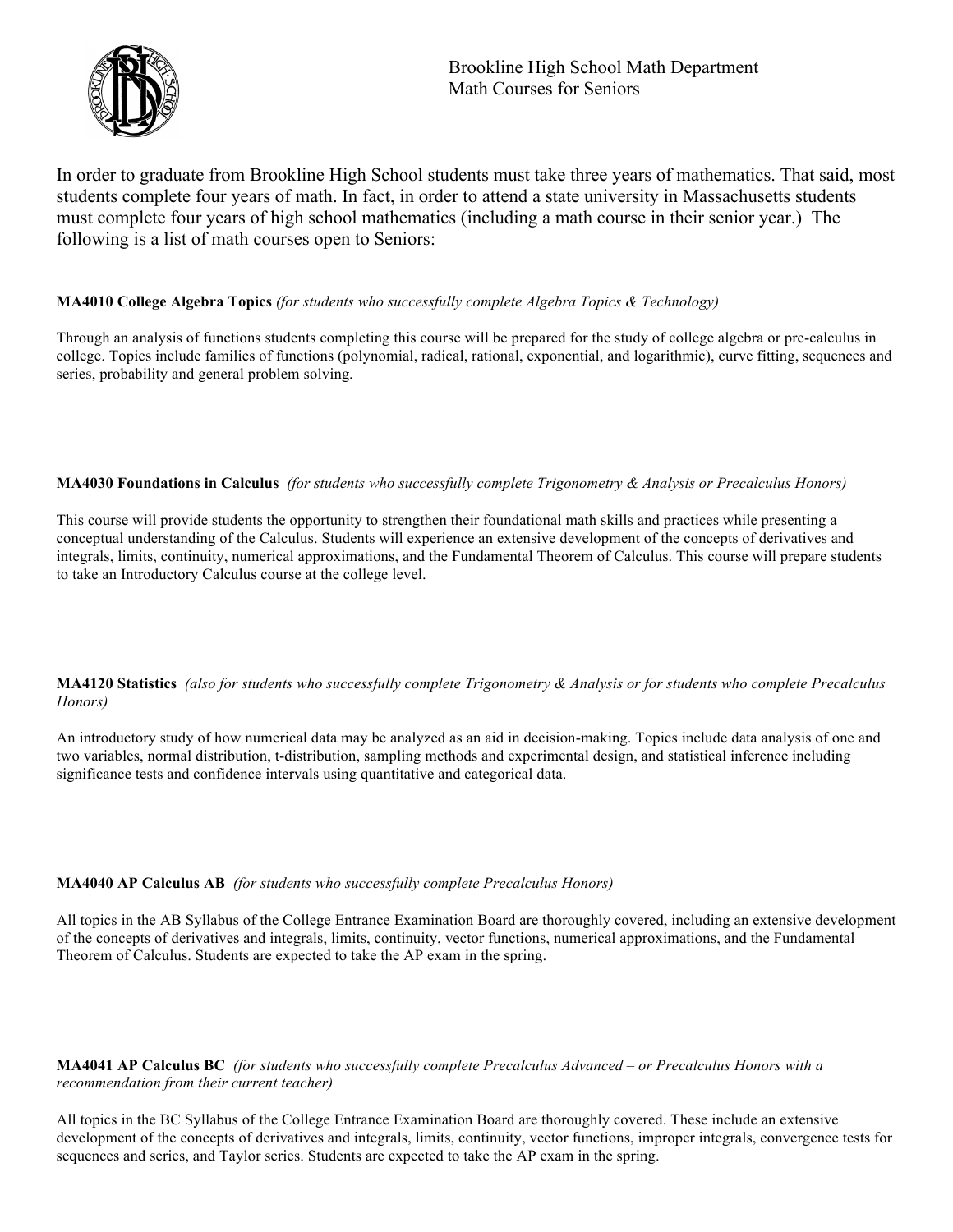### **MA4035 IMP 4 Honor** *(for students who successfully complete IMP 3 Honor)*

The year is divided into four units. Students continue their study of circular trigonometric functions and the physics of falling objects from IMP3 and transition to an extensive study of other function families and operations on functions. The next unit presents key concepts of Calculus including instantaneous rates of change and the Fundamental Theorem of Calculus. Following this unit students will study a unit about geometric transformations and their matrix representations, three-dimensional geometry, and programming on graphing calculators. If time allows, a statistics unit focusing on the central limit theorem, data sampling, margin of error, polling and confidence intervals will be taught.

#### **MA4140 AP Statistics** *(for students who successfully complete Precalculus Honors or Advanced)*

An introductory study of how numerical data may be analyzed and used as an aid to decision-making. Topics include probability, frequency distributions (including the normal distribution), random variables, sampling techniques, experimental design, binomial experiments, linear regression, coefficient of correlation and statistical inference including significance tests and confidence intervals. Students frequently use statistical software and the TI-83 graphing calculator in class. Students are expected to take the Advanced Placement Statistics exam in the spring.

## **MA4200 Perspectives of a Mathematical Mind** *(for students who have successfully completed Trigonometry & Analysis, Precalculus Honors or Precalculus Advanced)*

In this course, students will experience math in a way that differs from any other math course they've ever taken. Join us as we explore fractals, non-Euclidean geometries, and Game Theory. Discover how math is applied in the real world to solve problems in fields such as finance, medicine, and environmental issues. Expand your view as we search for math in art and literature. Listen to a guest speaker, embark on a field trip, discuss a current article, and design your own project. The structure will flow between class seminars, cooperative small group activities, and individual investigations. Culminate with a unique opportunity to pursue in depth a math idea that has ignited *your* interest. This course may be taken concurrently with any calculus or statistics course.

#### Two additional Computer Programming Courses (taken for math or elective credit):

## **MA5100 Computer Programming: Snap! (Fall semester)**

This course explores a variety of computational thinking and programming concepts. It introduces the students to SNAP!, a blockbased programming language similar to those used in computer animation. Students' experiences in this course will provide them the coding background knowledge they need to move on to pure language based coding. This is a project-based course where students complete a comprehensive project at the end of every unit. Students spend approximately three out of every four class periods building projects and practicing the coding skills they have learned. All necessary technology will be made available to students.

#### **MA5200 Computer Programming: Python (Spring semester)**

Same as aabove except that it introduces the students to Python, a text-based programming language used in a variety of arenas including the development of apps for smart devices.

Seniors may take a Statistics and Calculus course or one of the programming courses at the same time on a space available basis. If you have any questions about any of these courses or would like to discuss options for your child please contact Josh Paris, the math department chair (joshua paris@psbma.org).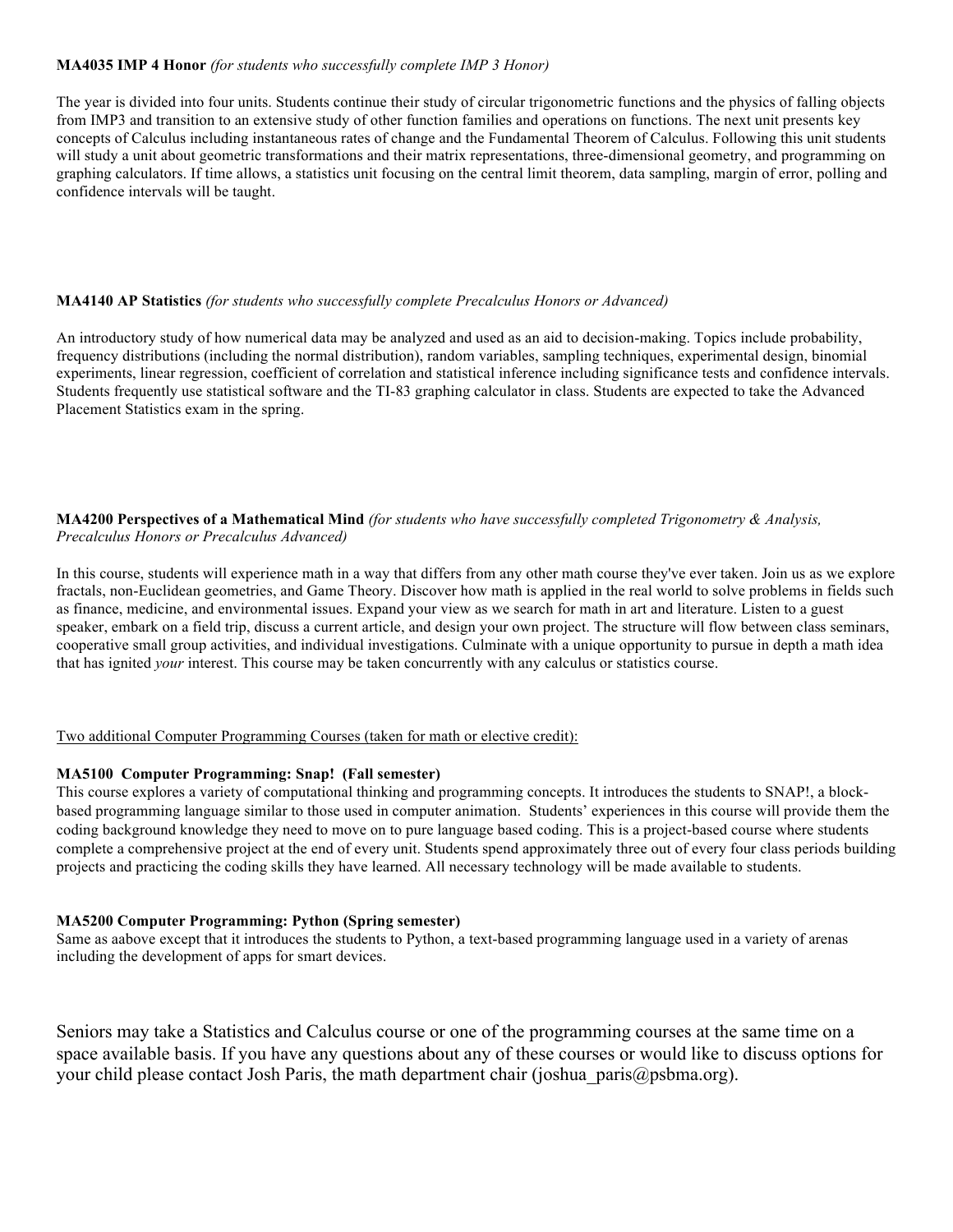## World Language Info for Junior Year to Senior Year:

Five languages offered: Chinese, Japanese, French, Latin, Spanish from beginning to advanced.

How many years of a WL do you need to graduate from BHS? 2 years in the same language.

How many years of a WL do many colleges prefer? 3 years How many years do most students (>90%) take? 4 years

Follow teachers' recommendations.

Typically the student will move up a grade and stay in the same level (i.e. Spanish 4 Honor going into Spanish 5 Honor)

If recommended by the teacher to go up a level (i.e. from 4 Honors to 5 Advanced, or 4 Film to 4 Honors) student will fill out an Action Plan (read extra material, study more grammar, increase vocab) to start closing the gaps independently. End of June they will be reassessed to see whether or not it is still a realistic recommendation.

Student wanting to take 2 languages?

Check that it won't prevent them from meeting their other graduation requirements (Elective, H and F, etc.)

What WL is the "priority" language? Sometimes we don't have enough sections, or there are scheduling conflicts. First language choice will take priority. About 15 SENIORS with 2 WL

NEW STUDENTS? HERITAGE SPEAKERS? STUDENTS WHO INTERRUPTED THEIR STUDY OF WL?

Contact Agnès Albérola at 617-713-5094 to have them placed. Courses vary a lot from school to school. Grades and course names are rarely equivalent. Students' perception can be inaccurate as well.

Needing extra help:

In addition to your teacher's office hours we offer daily WL support for French and Spanish:

World Language Support Center ROOM 226, Andrew Kimball

- Monday 7:45-8:15
- Tuesday  $7:35-8:15$
- Wednesday  $3:00-3:50$
- Thursday X block
- Thursday  $3:00-3:50$

Chinese and Japanese Support: Contact Teachers in room 215 to arrange time **Latin Support: Contact Teacher in room 210 to arrange time**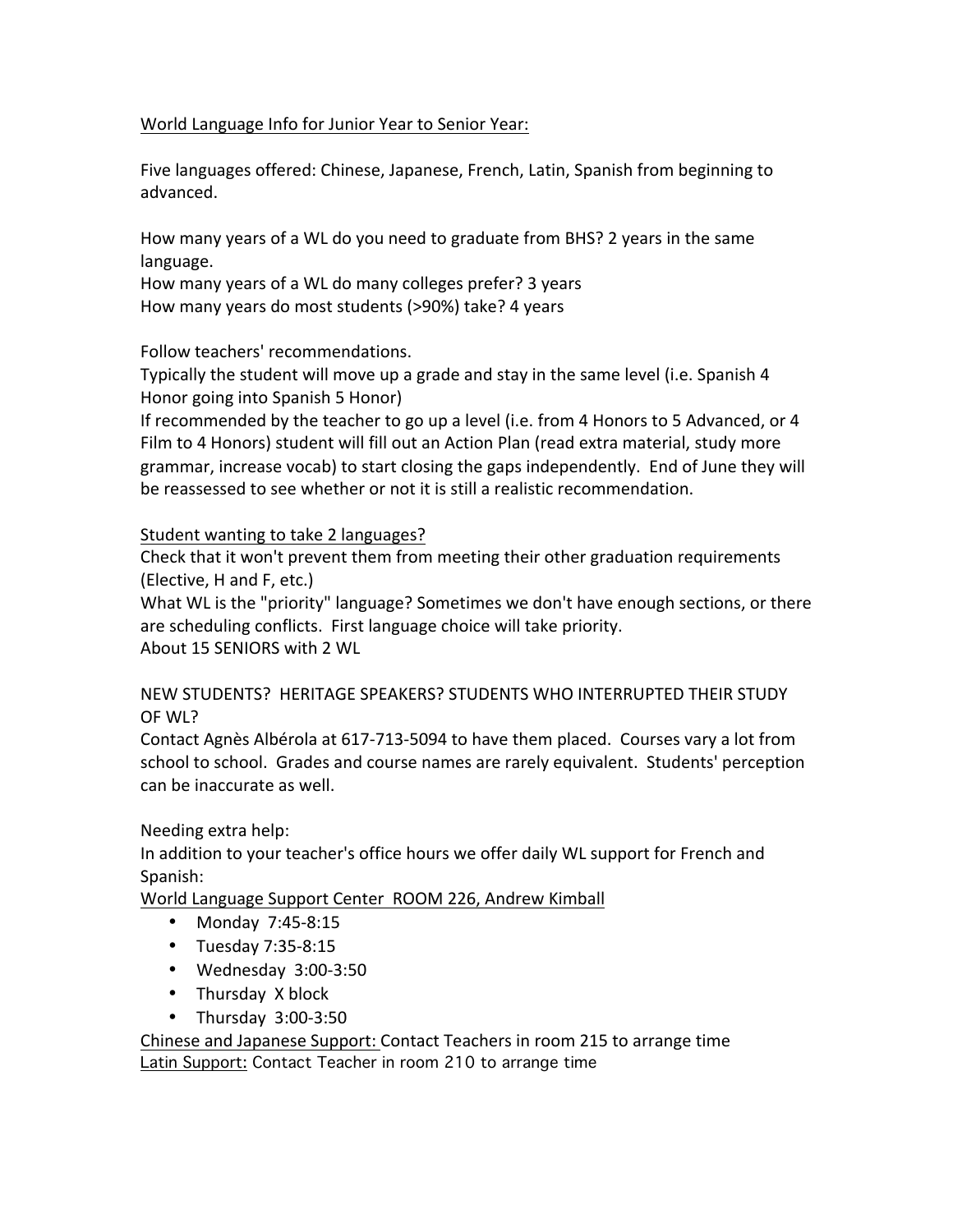#### Social Studies Senior Options Course Descriptions (2017-18)

#### Full-Year Courses (open to seniors only, unless otherwise noted)

Film as History; History as Film (unleveled): Using the traditional tools of a history classroom (textbooks, academic articles, primary source documents, etc.), combined with the traditional tools of a filmmaking classroom (viewing and analyzing documentary films for content and techniques), students will apply their interests, talents, and newly acquired skills to make a documentary film of their own as the class's culminating project.

Legal Studies (honors or unleveled): Introduction to the American legal system. Frequent guest speakers and a required local internship in the spring.

African-American Studies (honors or unleveled): Interdisciplinary study of African American history and culture.

Psychology (honors or unleveled): Introduction to the scientific study of the human mind. Topics include memory, perception, learning, mental illness, etc.

Beyond the Headlines: Current Events and Media Literacy (honors or unleveled): In this course, students will learn how to find, read, and make sense of news at the local, national, and international level. They will also learn how "news" gets chosen, composed, and disseminated. [NEW COURSE]

<u>AP Human Geography</u>: This course explores issues in population growth and policy, the political organization of territories and regions, agricultural and industrial development, and urbanization and migration. Prepares students for the AP exam in the subject. [NEW COURSE]

AP US Government and Politics: Introduction to the study of American politics and government. Topics include the institutions of government, political parties and interest groups, campaigns and elections, public opinion, etc. Prepares students for the AP exam in the subject.

Global Leadership Academy (unleveled; open to sophomores and juniors): This course prepares students to become leaders in an increasingly interconnected and interdependent world. (Application required. See Mr. Kahrl or Mr. Shiffman.)

Social Justice Leadership Workshop (unleveled; open to juniors): This program trains students to become social justice advocates. Students meet in twice-weekly seminars to discuss social justice issues, listen to speakers, do full-day trainings once per quarter, and do an internship at a local social justice organization. (Application required: see http://bhssocialjustice.weebly.com/ for details.)

#### *One-Semester Courses (open to juniors and seniors)*

Philosophy (honors, fall): Introduction to major philosophers from around the world. Readings from original sources. Topics include ethics, justice, the individual in society, and the good life.

Economics (honors or unleveled, fall): Introduction to basic concepts in micro and macro-economics.

Asian-American Studies (honors or unleveled, spring): Students will examine the historical, social and political factors that have influenced the lives of Asian Americans from 1850 to the present. Two key questions frame the course: "Who is Asian American?" and "What does it mean to be Asian American?"

Gender and Society (unleveled, spring): Introduction to the interdisciplinary study of gender and sexuality.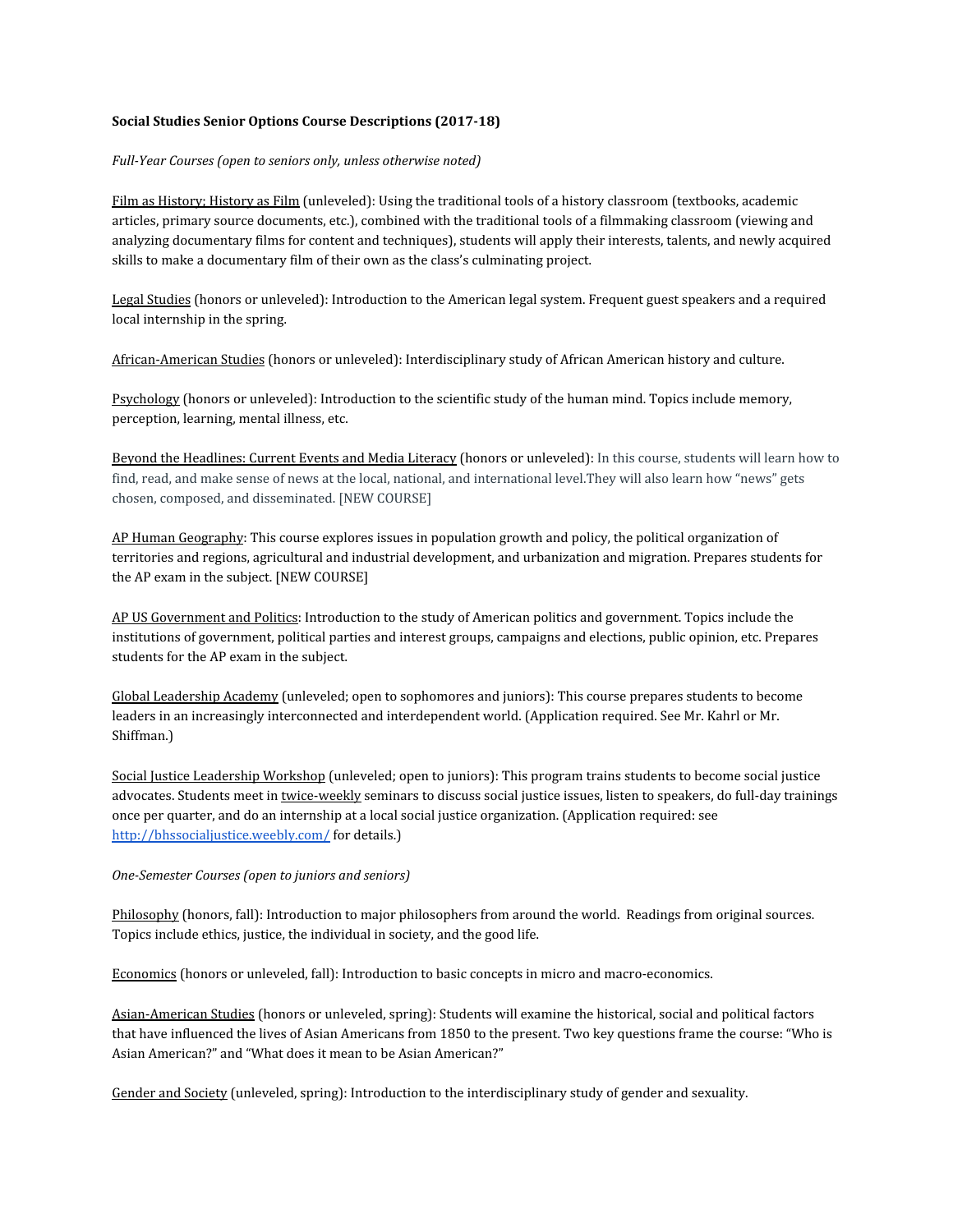

*Brookline High School Science Department 115 Greenough Street Brookline, MA 02445 (617) 713-5365*

## *Course Selection of Optional Science Courses*

Teachers will be advising students on the differences between the various optional courses. Here is a list of all courses, and a brief description of the type of student who takes these courses. Most classes are less likely for Juniors to be able to enroll in, and we are honestly divulging the likelihood that certain courses will be offered:

**AP Physics – 1&2** This course (formerly known as *AP Physics B*) is for students interested in all disciplines of science at an advanced level; such as Medicine, Biochemistry, and Engineering. The course is 'flipped,' where students watch video lectures at home and collaboratively solve problems and perform experiments in class.

**AP Physics – C** This course is for students interested in Physics at an advanced level. Calculus is required.

**AP Chemistry** This course is for students interested in Chemistry at an advanced level. Students will find this course to be a very good preparation for all Biology electives, and collegiate studies in Chemistry.

**Biology II H** This course is for students interested in scientific experimentation in specific topics, such as animal behavior, infectious disease, and neurobiology.

**AP Biology** This course is for students interested in Biology at an advanced level. Students will find this course to be a very good preparation for collegiate studies in Biology.

**Environmental Science and Society (Standard or Honor)** This is a new course. It is designed for students interested in the interconnectedness of earth's systems and the impacts of human-caused environmental change on wild and human societies.

**AP Environmental Science** This course is for students interested in Earth Science, Ecology, applied Chemistry and environmental issues at an advanced level. Students are expected to read copiously, should have strong math and analytical skills, and be earnest participants in class discussions.

**Anatomy & Physiology (Standard or Honor)** This course is for students interested in the human body. It is a perfect choice for anyone pursuing any career in health care.

**Body/Mind H** This course is for students who are interested in the human body, Psychology, current medical research, and the body's response to stimuli. Ask about it.

**Marine Biology (Standard or Honor)** This course is for students interested in Biology and ocean science. It is focused on the ocean environment, ecosystems and marine organisms.

**Engineering by Design** This course is perfect for students who love problem solve with their hands and learn by building. Ask about it, or peek into the makerspace: room UA14.

**Engineering Innovation & Design** *Design : Create : Innovate* Also hosted in the makerspace, this new course is perfect for students who want to bridge creativity with design. Students will focus on prototyping and the creation of real products (2D & 3D), all while infusing artistic elements into the final product

**Astronomy (Standard or Honor)** This course is for students who are interested in stars and planets.

# **Semester Courses**

**Drawing for Understanding in Field Science** This course can be taken for Visual Arts or Science credit. Students will explore the natural world through observing complex organisms and systems. They will also learn how drawing is used for scientific study, and how questions of science inform and deepen artistic practice.

**Forensic Science (Standard or Honor)** This course is for students who love crime solving.

**Genetics (Standard or Honor)** This course is for students who enjoyed the Genetics units in Biology.

Sincerely,

Ed Wiser Curriculum Coordinator for Science